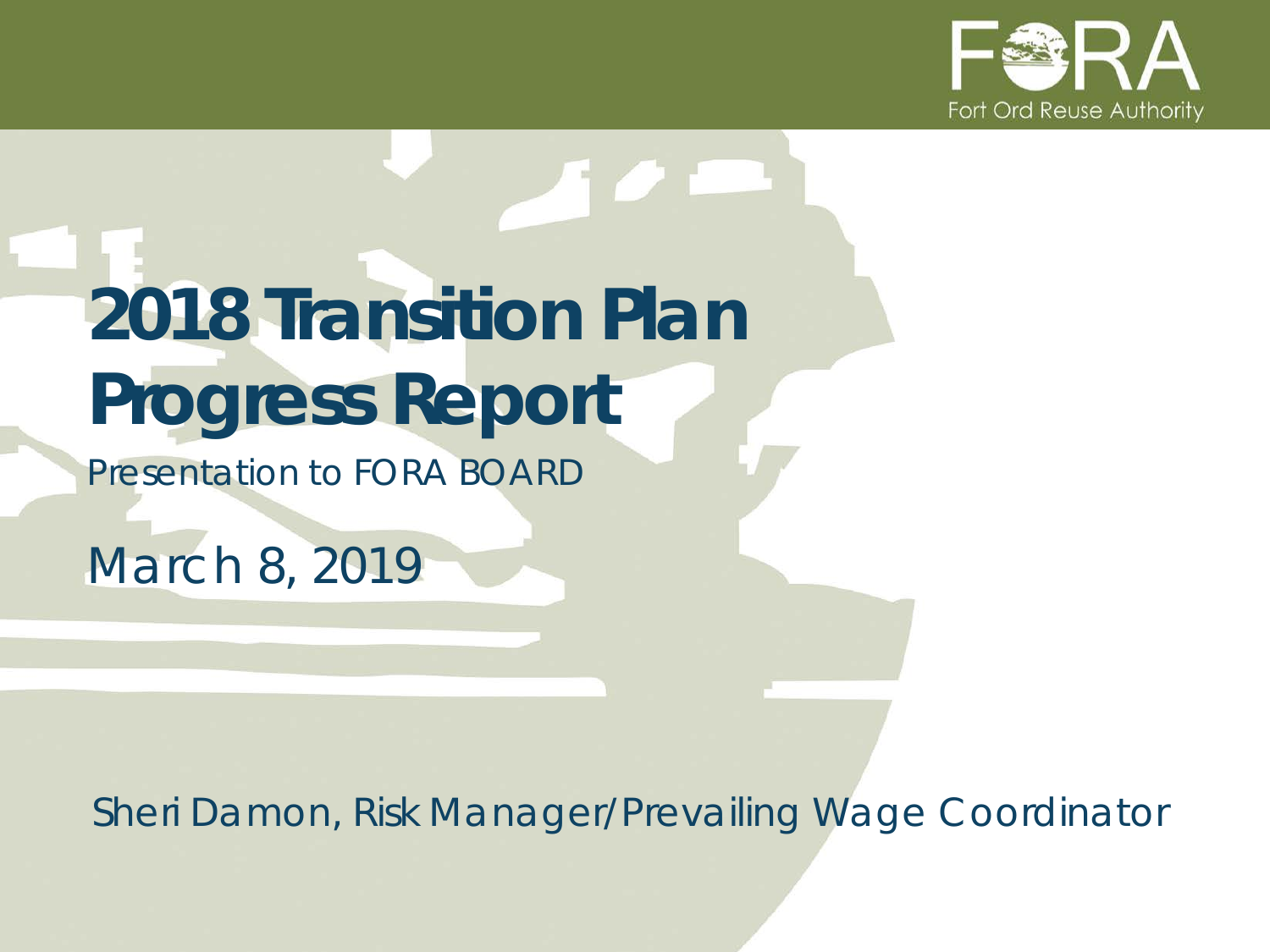





- FORA Staff Activities
- Transition Plan Facilitator Update
- Next Steps

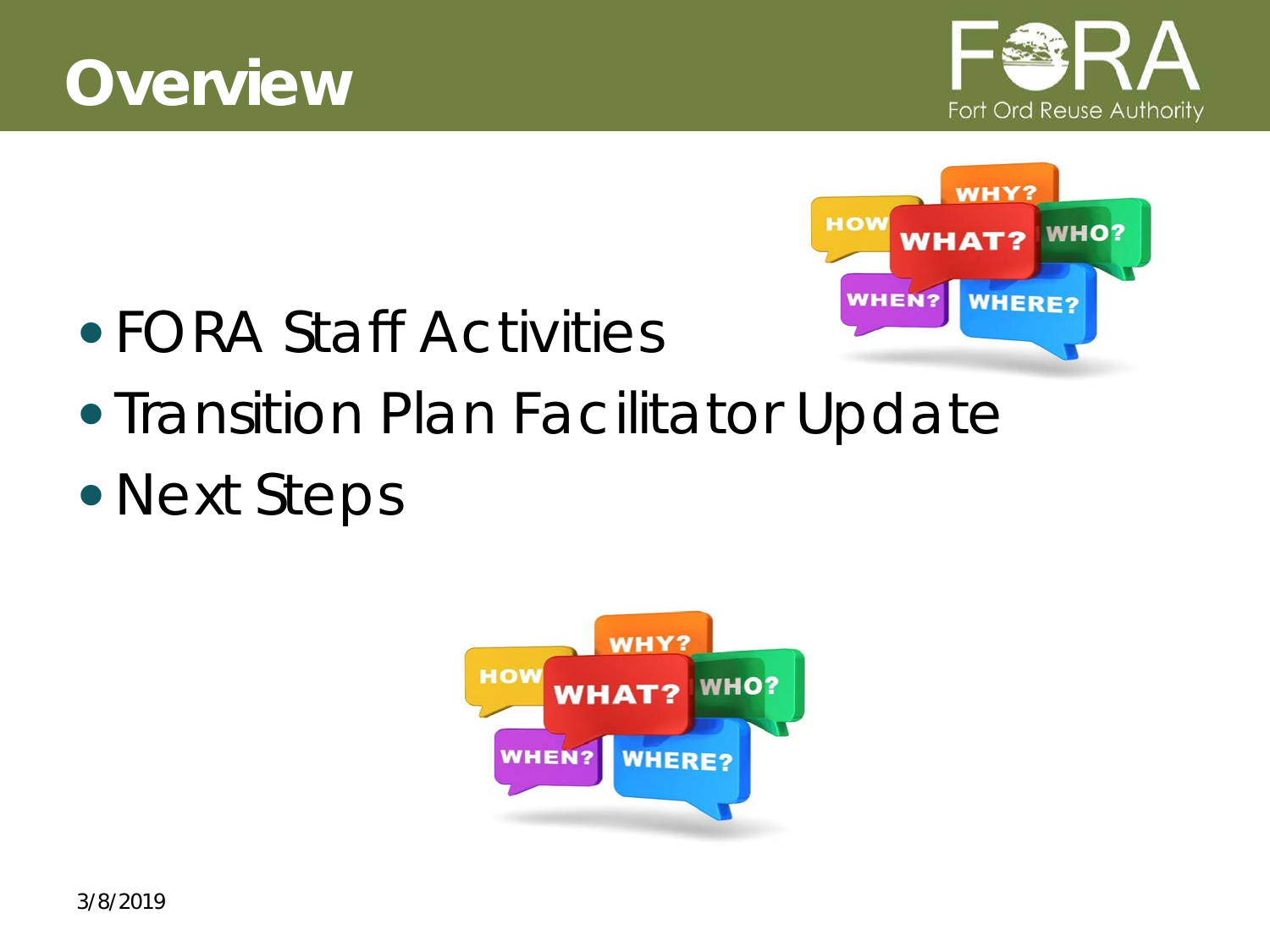

#### **Army, Regulator, Special Counsel Meetings**

- **Potential Successorship Issues and Briefing** 
	- <sup>o</sup> County of Monterey
	- <sup>o</sup> City of Seaside
- **Continue with HR analysis and preparation of Downsizing/retention recommendations**
- **Follow up with CalPERS Actuarial Analysis**

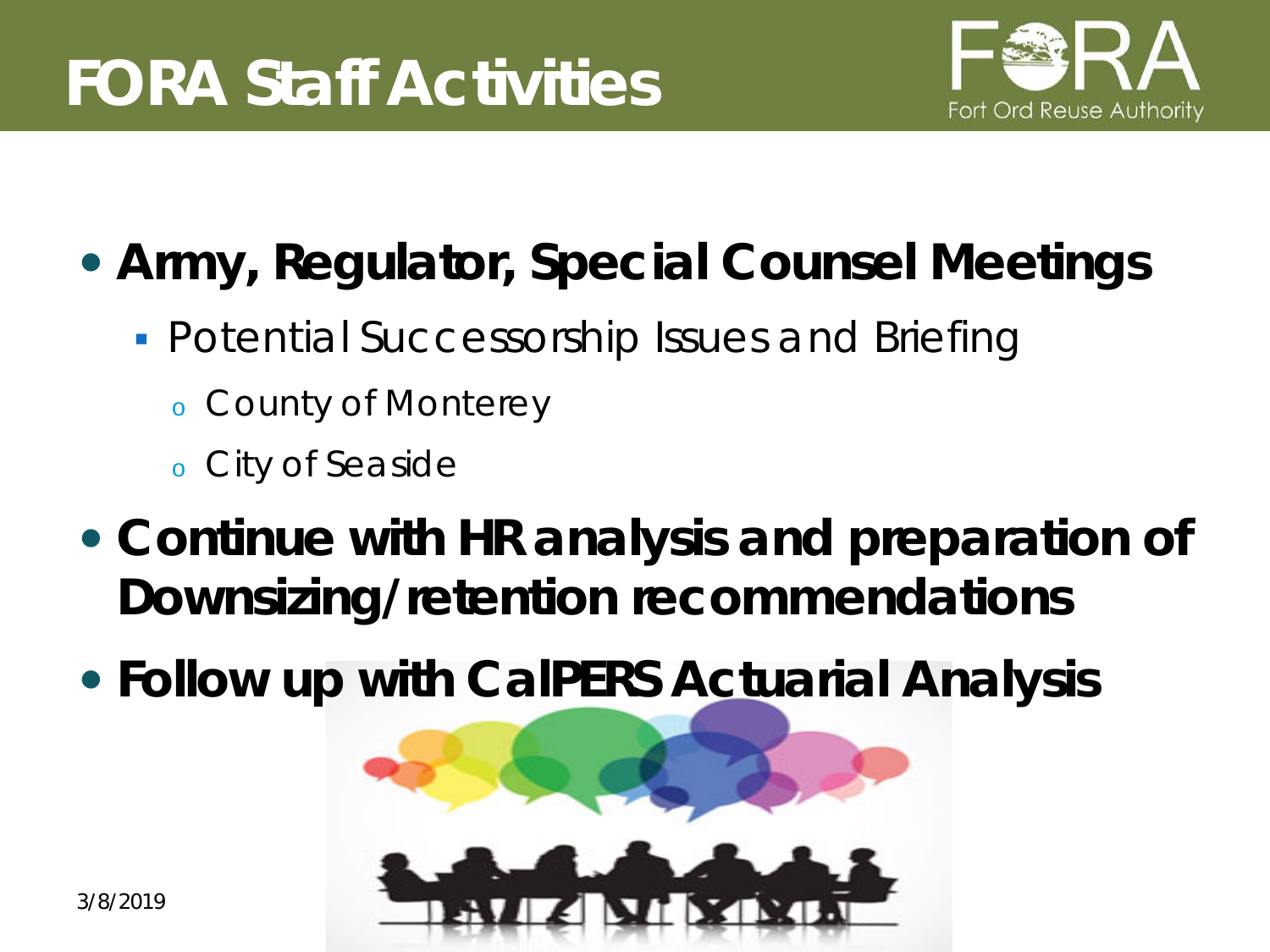

# **Transition Plan Facilitator Update** *Presentation to FORA BOARD*

*March 8, 2019*

*Kendall Flint, RGS Transition Team Facilitation Manager*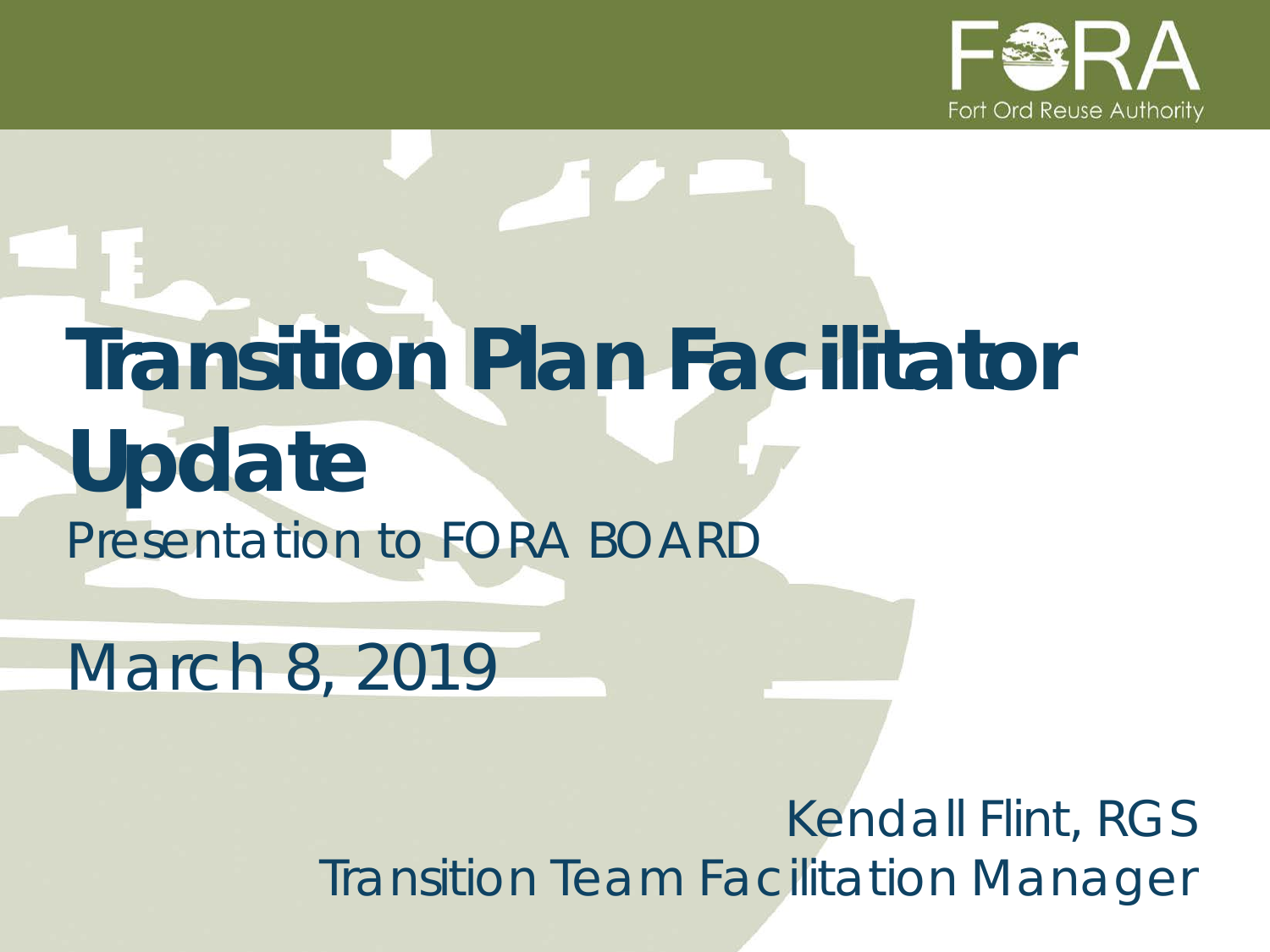# **Workplan Update**



- Ongoing Meetings with FORA and Member **Agencies** 
	- **Initial Meetings with Cities/County Completed**
	- **Ex-Officio Meetings Ongoing**
	- **Stakeholder Meetings**
- Coordination with Consultant Teams
	- FPS : CFD and Valuations
	- NHA : Building Removal
	- RGS : Human Resources Transition
	- DDA : Habitat Conservation Plan
- Identification and Approach to Key Issues 3/8/2019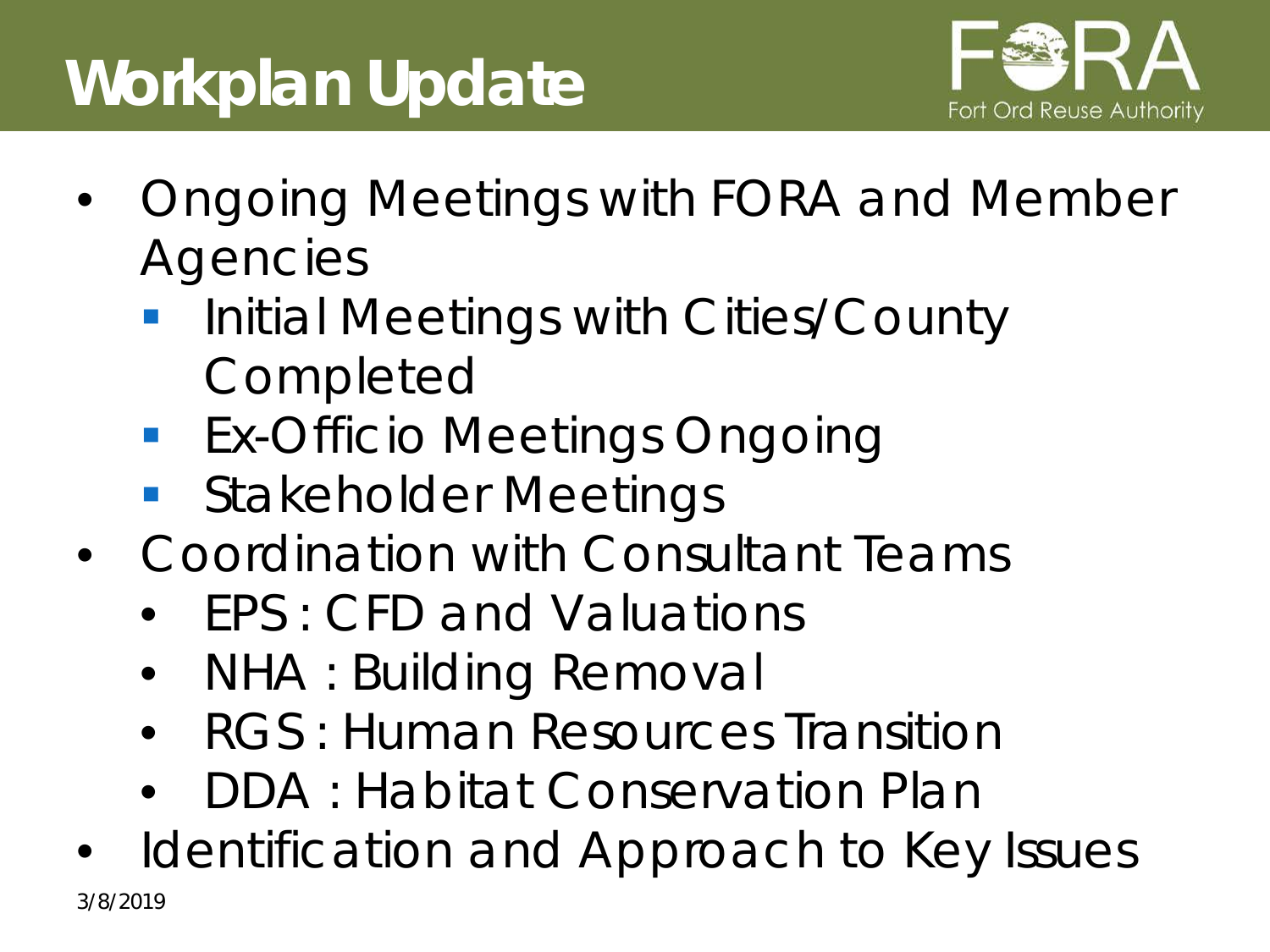



Structure of Entity post-FORA with oversight of CFD funds specifically related to environmental compliance and post-FORA litigation. **NO new programs, projects.**

- **Admin Committee:**
	- **Successor Agency** based on State legislation made up of City of Del Rey Oaks, City of Marina, City of Monterey, City of Seaside, County of Monterey and Cal State University Monterey Bay OR a local action.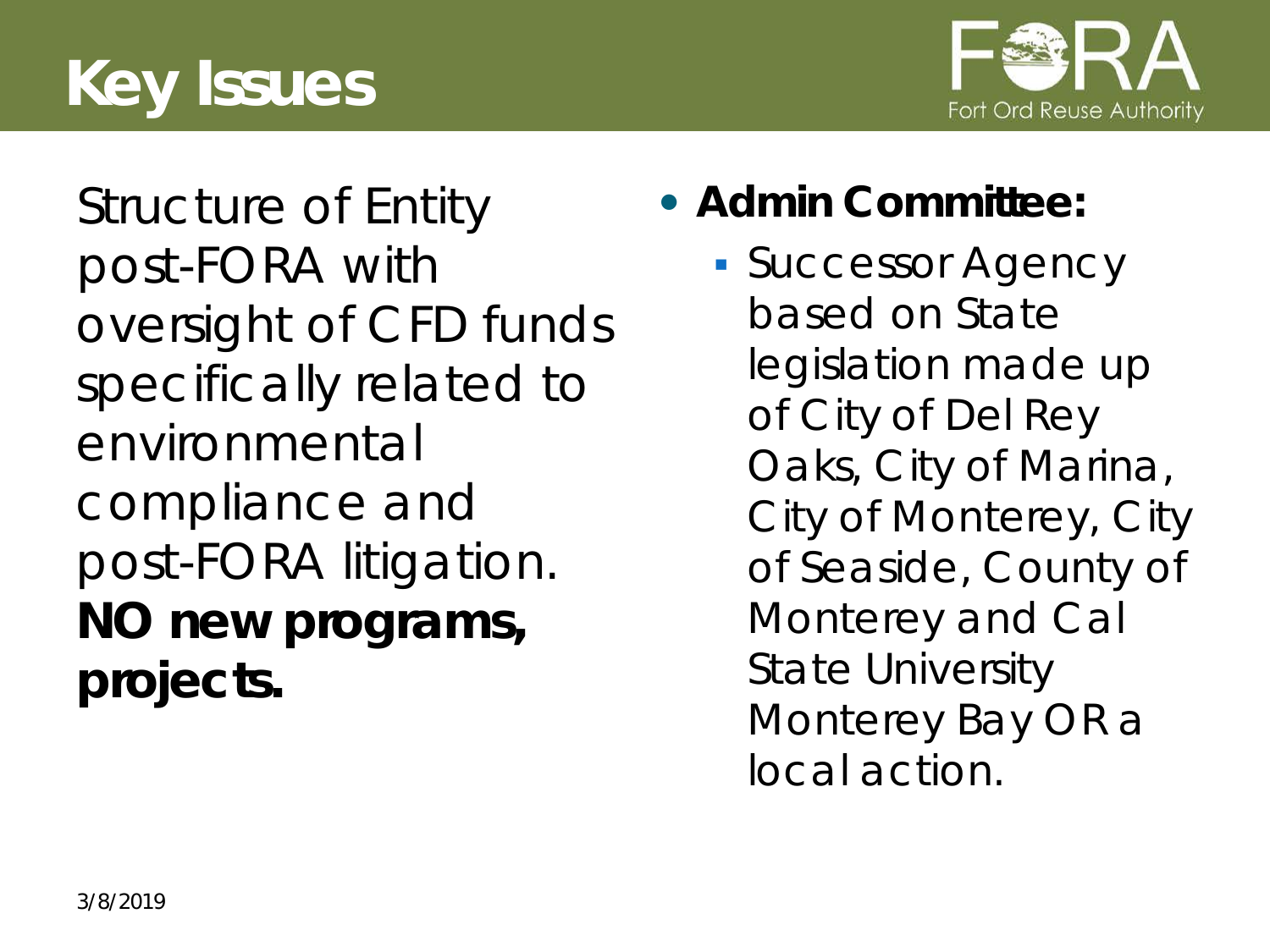# **Key Issues**



#### Purpose of CFD extension, pending legislative approval.

#### **Admin Committee:**

- **Preliminary support** for continuance of a funding mechanism for habitat and potential litigation.
- **Future review of** potential funding for transit.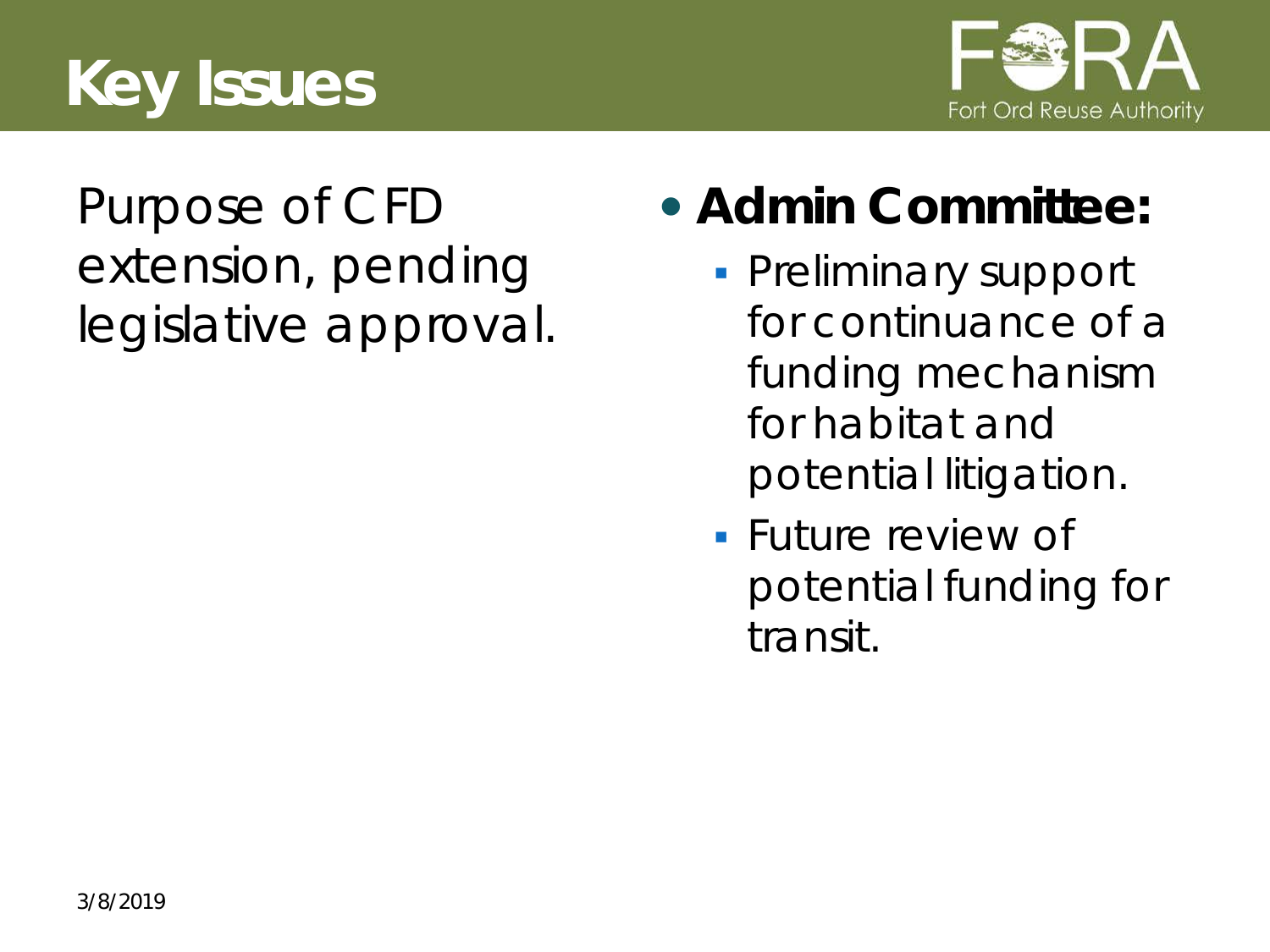



# Review of CIP Projects Post-FORA

#### **Admin Committee:**

- **Support for transferring all** uncompleted projects to local agencies.
- Local agencies and/or TAMC to coordinate implementation of projects and collection of fees.
- Committee to review funding for remaining FORA and local projects through June 2020 at March 20, 2019 meeting to guide 2019-2020 CIP discussion.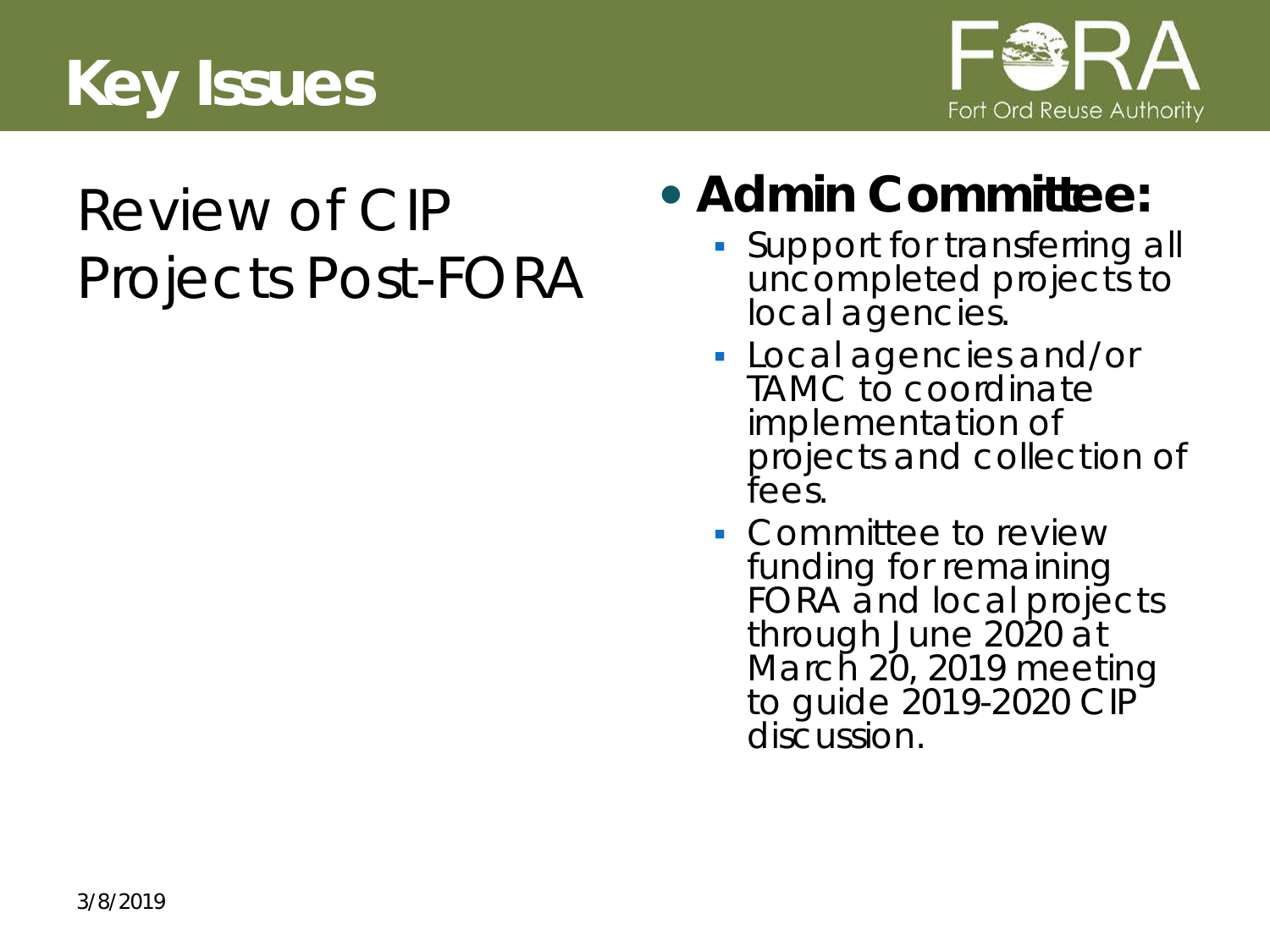



### How to address Regional Housing/Affordable Housing

#### **Admin Committee:**

**Support for asking** AMBAG to designate a "sub-region" and for RGS to explore opportunities for a regional approach similar to San Mateo County for Housing Elements.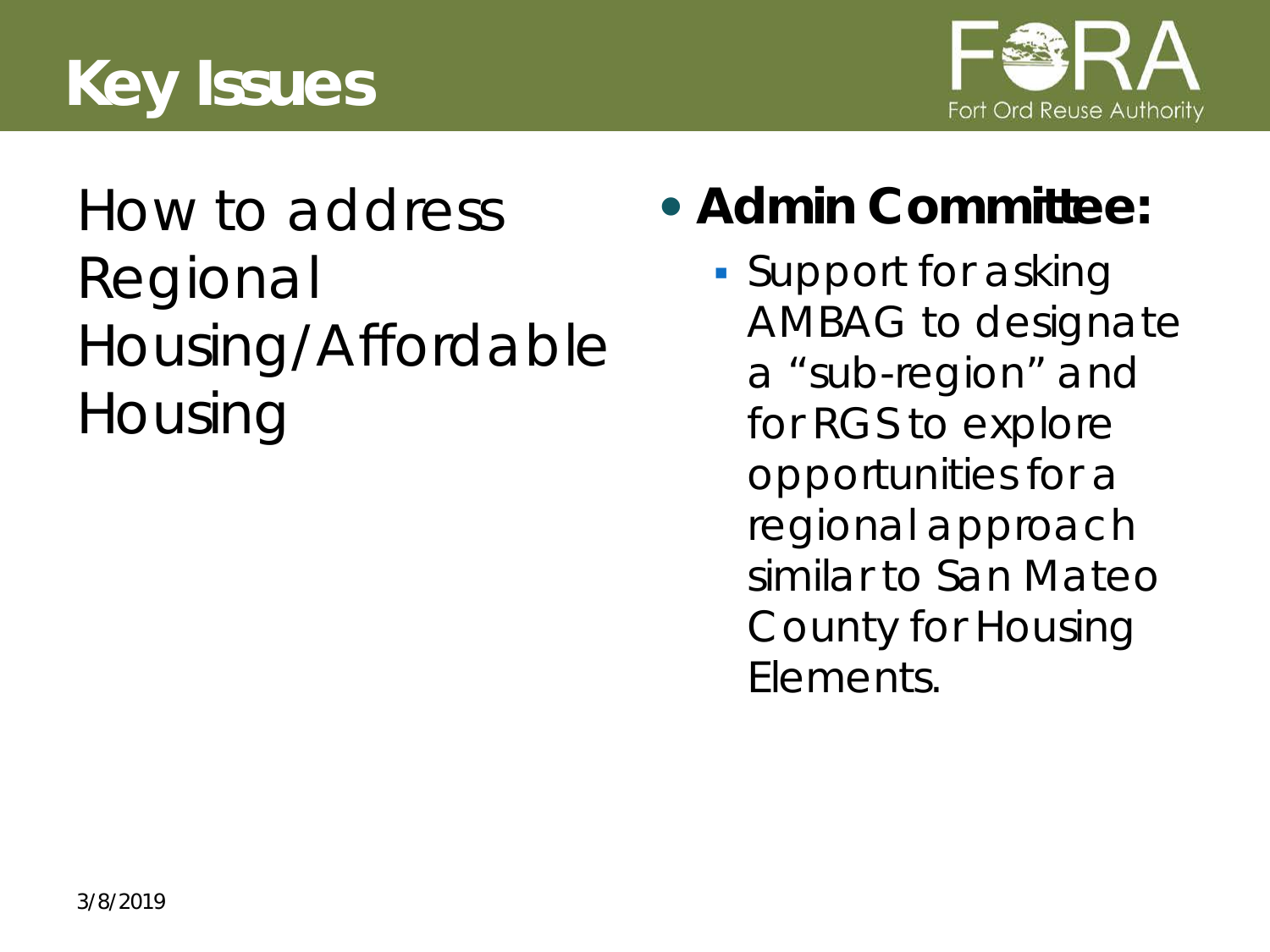# **Key Issues**





#### Water **• Admin Committee:**

- MCWD and Monterey One to present to Admin/WWOC April 3, 2019.
- MCWD confirmed agreements with local agencies will preserve water allocations post-FORA.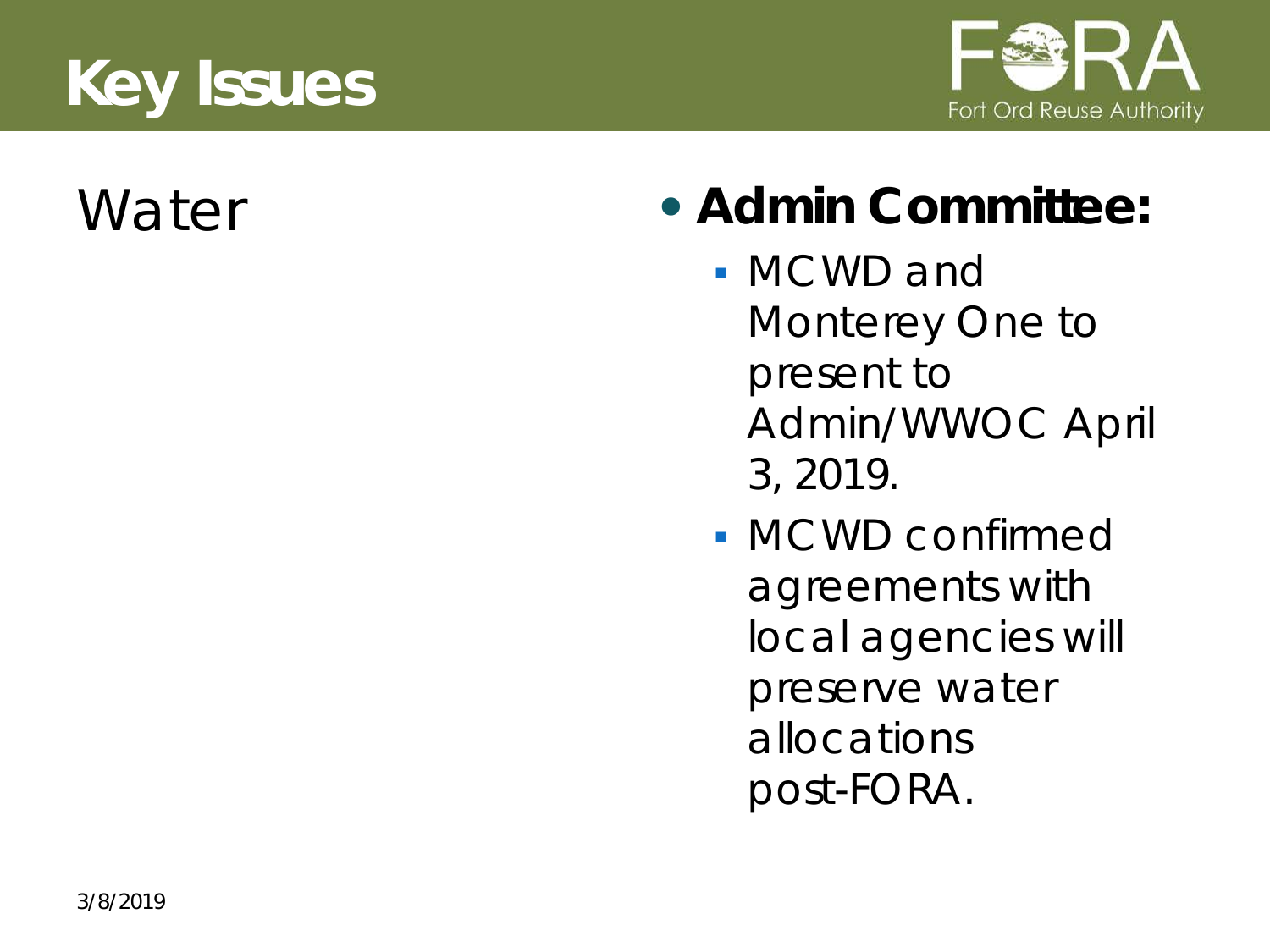# **Key Issues**



Development of Final Agreements Between FORA and implementing agencies.

Transition Plan Implementing Agreements.

#### **RGS:**

- Continue to facilitate negotiations.
- $\blacksquare$  Establish clear direction regarding responsibilities/tasks that must be completed or managed by Cities/County.
- **Develop term sheets** to outline/summarize agreements.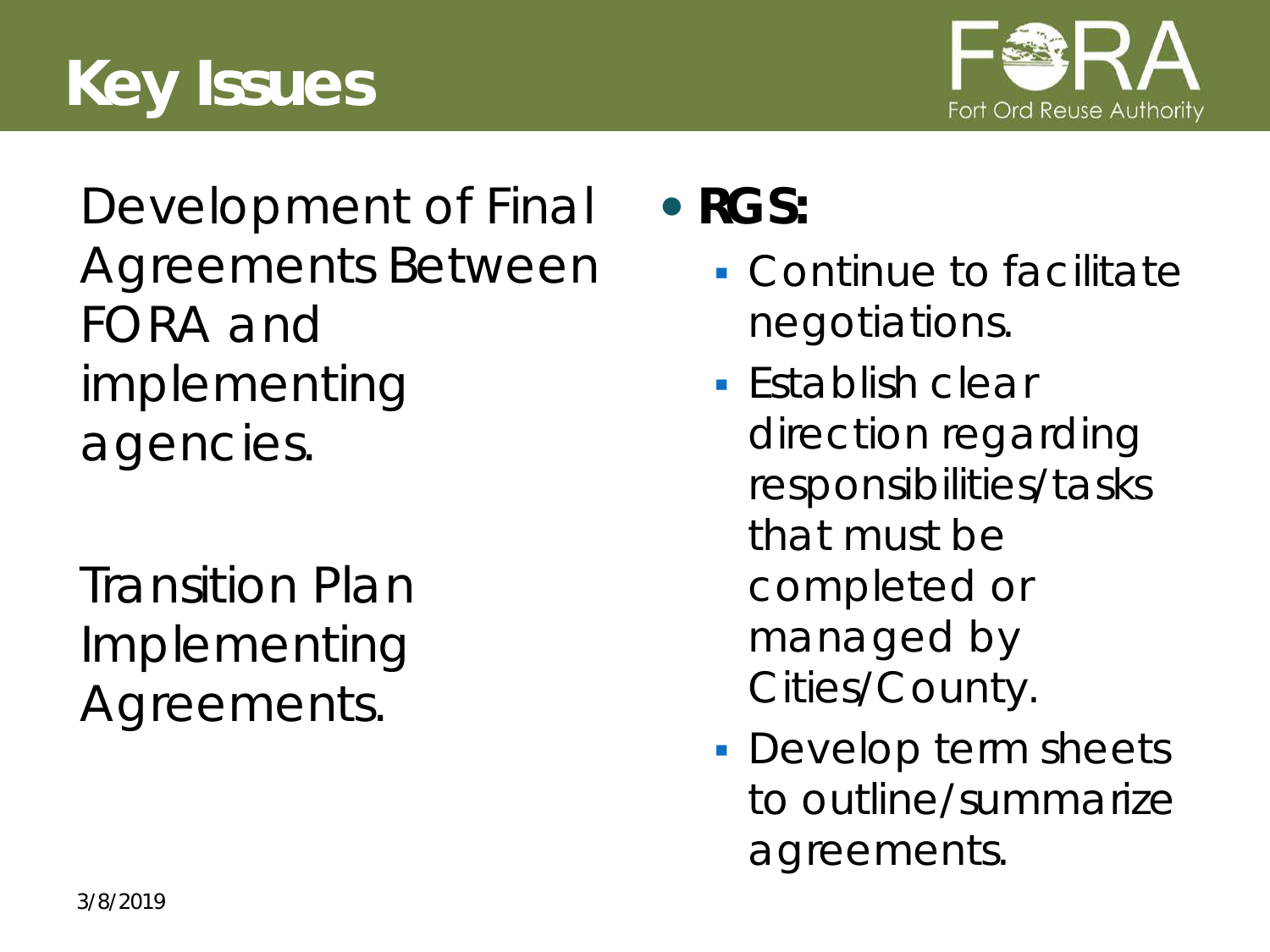# **Next Steps**



- Continued Meetings with FORA and Member Agencies
- Update Contract/To Do List
- Coordination with Stakeholders
	- **veterans**
	- **Economic Development/Tourism**
	- **Environmental Groups**
- Collaboration with Team re: Additional Issues
	- Employee Transitioning
	- Blight Removal
	- **ESCA**
- Attendance at committees and Board meetings to provide updates.

3/8/2019